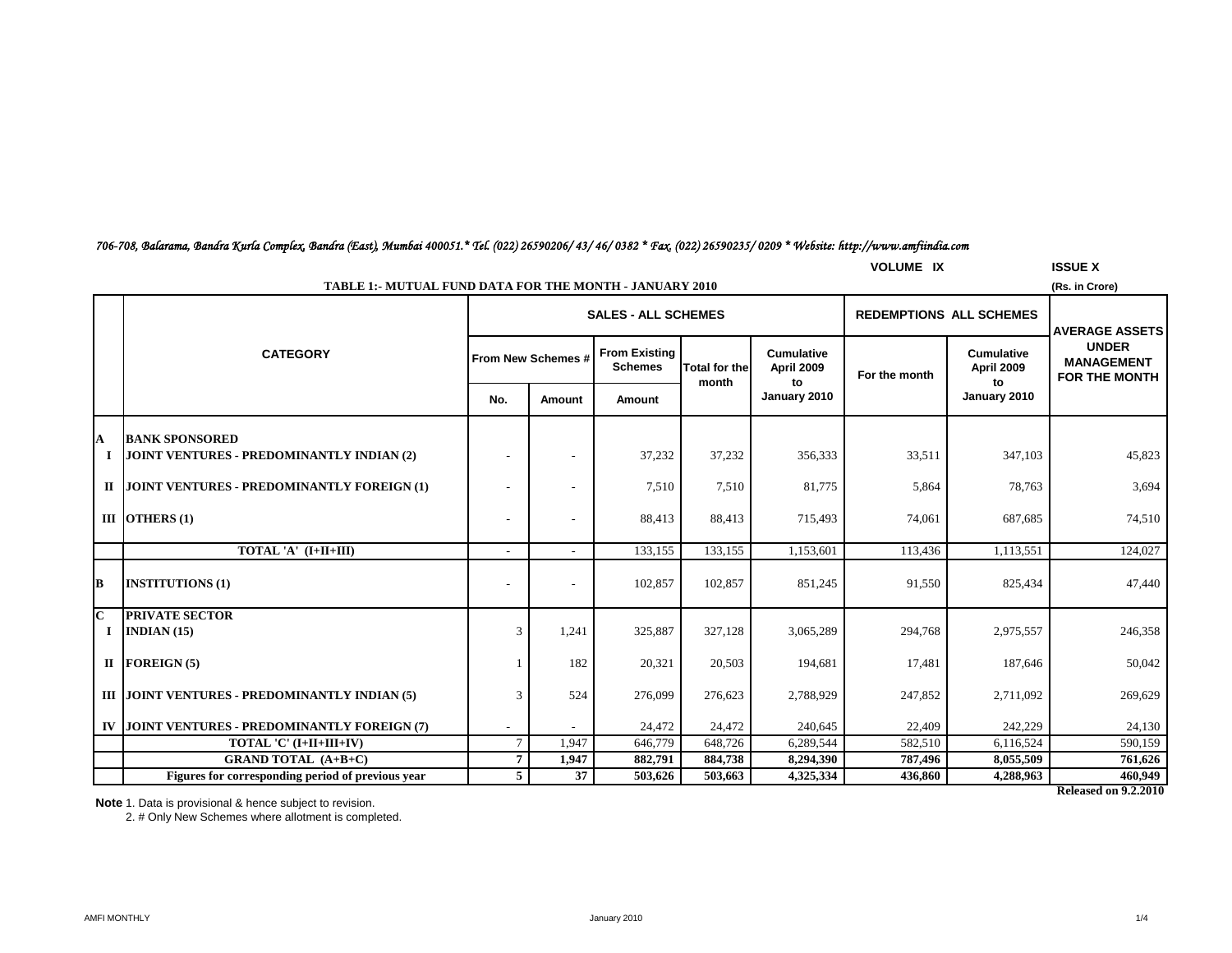#### **TABLE 2:- SALES DURING THE MONTH OF JANUARY 2010 - TYPE AND CATEGORY WISE 2.1 \*NEW SCHEMES LAUNCHED (ALLOTMENT COMPLETED)**

|                                 | Open End             |        |                      | <b>Close End</b> |                      | <b>Interval Fund</b> |                      | <b>TOTAL</b> |  |
|---------------------------------|----------------------|--------|----------------------|------------------|----------------------|----------------------|----------------------|--------------|--|
|                                 | <b>No.of Schemes</b> | Amount | <b>No.of Schemes</b> | Amount           | <b>No.of Schemes</b> | Amount               | <b>No.of Schemes</b> | Amount       |  |
| <b>INCOME</b>                   |                      | 286    |                      |                  |                      |                      |                      | 357          |  |
| <b>IEQUITY</b>                  |                      | 1,590  |                      |                  |                      |                      |                      | 1,590        |  |
| <b>BALANCED</b>                 |                      | -      |                      |                  |                      |                      |                      | . .          |  |
| <b>LIQUID/MONEY MARKET</b>      | ۰                    |        |                      |                  |                      |                      |                      |              |  |
| <b>IGILT</b>                    | -                    |        |                      |                  |                      |                      |                      |              |  |
| <b>IELSS - EQUITY</b>           | ۰                    |        |                      |                  |                      |                      |                      |              |  |
| <b>IGOLD ETFS</b>               | -                    |        |                      |                  |                      |                      |                      |              |  |
| <b>IOTHER ETFS</b>              |                      |        |                      |                  |                      |                      |                      |              |  |
| <b>IFUND OF FUNDS INVESTING</b> |                      |        |                      |                  |                      |                      |                      |              |  |
| <b>OVERSEAS</b>                 |                      |        |                      |                  |                      |                      |                      | -            |  |
| <b>TOTAL</b>                    |                      | 1,876  |                      | 71               |                      |                      |                      | 1,947        |  |

### **\*NEW SCHEMES LAUNCHED :**

| <b>OPEN END INCOME:</b>   | <b>Axis Short Term Fund and ICICI Prudential Banking and PSU Debt Fund.</b>                                     |
|---------------------------|-----------------------------------------------------------------------------------------------------------------|
| <b>OPEN END EQUITY:</b>   | Axis Equity Fund: Fidelity India Value Fund and Sundaram BNP Paribas Select Thematic Funds - PSU Opportunities. |
| <b>ICLOSE END INCOME:</b> | <b>IDWS Fixed Term Fund Series 68 and HDFC FMP 15M December 2009 - Series XII.</b>                              |

## **2.2 EXISTING SCHEMES**

|                                                    | Open End             |         | <b>Close End</b>         |                          | <b>Interval Fund</b> |                          | <b>TOTAL</b>         |         |
|----------------------------------------------------|----------------------|---------|--------------------------|--------------------------|----------------------|--------------------------|----------------------|---------|
|                                                    | <b>No.of Schemes</b> | Amount  | <b>No.of Schemes</b>     | Amount                   | No.of Schemes        | Amount                   | <b>No.of Schemes</b> | Amount  |
| <b>INCOME</b>                                      | 173                  | 327,854 | 95                       |                          | 37                   |                          | <b>305</b>           | 327,856 |
| <b>IEQUITY</b>                                     | 260                  | 6,246   | 42                       | $\Lambda$                |                      |                          | 304                  | 6,247   |
| <b>BALANCED</b>                                    | 29                   | 496     |                          | $\overline{\phantom{a}}$ |                      |                          | 33 <sub>1</sub>      | 496     |
| <b>LIQUID/MONEY MARKET</b>                         | 57                   | 546,892 |                          |                          |                      |                          | 57                   | 546,892 |
| <b>IGILT</b>                                       | 35                   | 197     |                          |                          |                      |                          | 35 <sub>1</sub>      | 197     |
| <b>IELSS - EQUITY</b>                              | 36                   | 509     | 13                       |                          |                      |                          | 49                   | 509     |
| <b>IGOLD ETF</b>                                   |                      | 136     |                          |                          |                      |                          |                      | 136     |
| <b>IOTHER ETFS</b>                                 | 12                   | 382     |                          |                          |                      |                          | 12                   | 382     |
| <b>IFUND OF FUNDS INVESTING</b><br><b>OVERSEAS</b> | 14                   | 76      | $\overline{\phantom{a}}$ | $\overline{\phantom{a}}$ |                      | $\overline{\phantom{a}}$ | 14                   | 76 I    |
| <b>TOTAL</b>                                       | 622                  | 882,788 | 154                      |                          | 39                   |                          | 815                  | 882,791 |

Notes:The change in number of existing schemes is because of the maturity and reclassification of some of the existing schemes.

^ Amount mobilised by new plans launched under existing scheme.

## **2.3 TOTAL OF ALL SCHEMES**

|                                                    | Open End             |         | <b>Close End</b>     |        | <b>Interval Fund</b>     |        | <b>TOTAL</b>         |         |
|----------------------------------------------------|----------------------|---------|----------------------|--------|--------------------------|--------|----------------------|---------|
|                                                    | <b>No.of Schemes</b> | Amount  | <b>No.of Schemes</b> | Amount | <b>No.of Schemes</b>     | Amount | <b>No.of Schemes</b> | Amount  |
| <b>INCOME</b>                                      | 175                  | 328,140 | 97                   |        | 37                       |        | 309                  | 328,213 |
| <b>IEQUITY</b>                                     | 263                  | 7,836   | 42                   |        |                          |        | 307                  | 7,837   |
| <b>BALANCED</b>                                    | 29                   | 496     |                      |        |                          |        | 33                   | 496     |
| <b>LIQUID/MONEY MARKET</b>                         | 57                   | 546,892 |                      |        |                          |        | 57                   | 546,892 |
| <b>IGILT</b>                                       | 35                   | 197     |                      |        |                          |        | 35                   | 197     |
| <b>IELSS - EQUITY</b>                              | 36                   | 509     | 13                   |        |                          |        | 49                   | 509     |
| <b>IGOLD ETF</b>                                   |                      | 136     |                      |        |                          |        |                      | 136     |
| <b>OTHER ETFS</b>                                  | 12                   | 382     |                      |        |                          |        | 12                   | 382     |
| <b>IFUND OF FUNDS INVESTING</b><br><b>OVERSEAS</b> | 14                   | 76      |                      |        | $\overline{\phantom{0}}$ |        | 14                   | 76      |
| <b>TOTAL</b>                                       | 627                  | 884,664 | 156                  | 72     | 39                       |        | 822                  | 884,738 |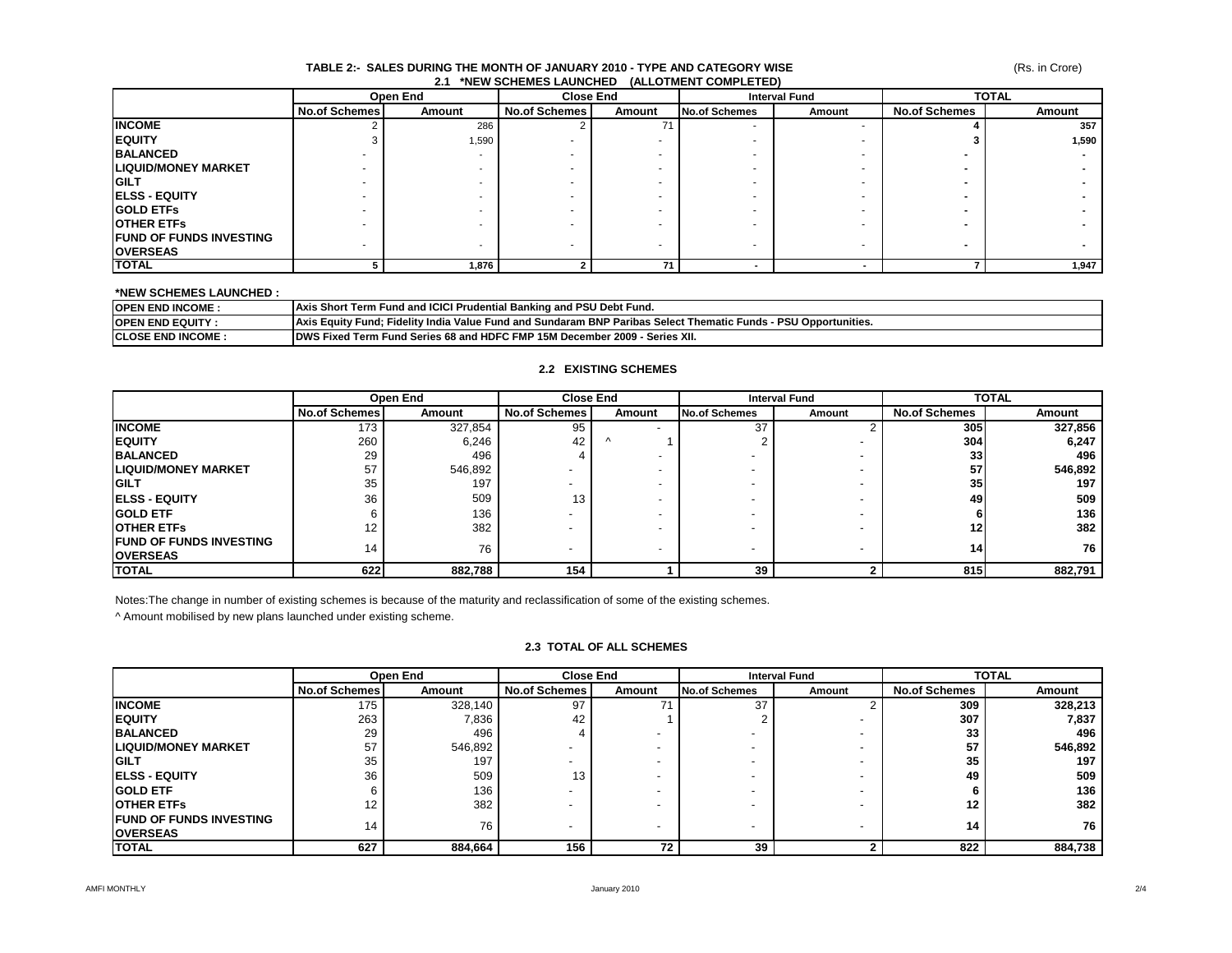### **Table 3:-**

# **REDEMPTIONS / REPURCHASES DURING THE MONTH OF JANUARY 2010**

| <b>CATEGORY &amp; TYPE WISE</b><br>(Rs. in Crore) |                 |                          |                      |              |                                               |                                                                         |                                                                                             |  |  |
|---------------------------------------------------|-----------------|--------------------------|----------------------|--------------|-----------------------------------------------|-------------------------------------------------------------------------|---------------------------------------------------------------------------------------------|--|--|
|                                                   | <b>Open End</b> | <b>Close End</b>         | <b>Interval Fund</b> | <b>TOTAL</b> | Net Inflow /<br>(Outflow)<br>For<br>the Month | Net Inflow /<br>(Outflow)<br><b>Year to Date</b><br><b>Current Year</b> | Net Inflow /<br>For the (Outflow)<br>For the<br><b>Year to Date</b><br><b>Previous Year</b> |  |  |
| <b>INCOME</b>                                     | 222,014         | 91                       | 16                   | 222,121      | 106,092                                       | 256,178                                                                 | 10,280                                                                                      |  |  |
| <b>IEQUITY</b>                                    | 5,803           | 988                      | 66                   | 6,857        | 980                                           | 1,097                                                                   | 916                                                                                         |  |  |
| <b>BALANCED</b>                                   | 437             |                          |                      | 440          | 56                                            | (741)                                                                   | 121                                                                                         |  |  |
| <b>LIQUID/MONEY MARKET</b>                        | 557,110         |                          |                      | 557,110      | (10,218)                                      | (15, 528)                                                               | 18,486                                                                                      |  |  |
| <b>GILT</b>                                       | 454             | $\overline{\phantom{0}}$ |                      | 454          | (257)                                         | (3, 379)                                                                | 3,663                                                                                       |  |  |
| <b>IELSS - EQUITY</b>                             | 232             | 9                        |                      | 241          | 268                                           | 578                                                                     | 2,137                                                                                       |  |  |
| <b>GOLD ETFS</b>                                  | 24              |                          |                      | 24           | 112                                           | 641                                                                     | 132                                                                                         |  |  |
| <b>OTHER ETFS</b>                                 | 115             | $\overline{\phantom{0}}$ |                      | 115          | 267                                           | 341                                                                     | (320)                                                                                       |  |  |
| <b>FUND OF FUNDS</b><br><b>INVESTING OVERSEAS</b> | 134             | ٠                        |                      | 134          | (58)                                          | (306)                                                                   | 956                                                                                         |  |  |
| <b>TOTAL</b>                                      | 786,323         | 1,091                    | 82                   | 787,496      | 97,242                                        | 238,881                                                                 | 36,371                                                                                      |  |  |

**Table 4:-**

# **ASSETS UNDER MANAGEMENT AS ON JANUARY 31, 2010**

| <b>CATEGORY &amp; TYPE WISE</b><br>(Rs. in Crore) |          |                  |                      |              |                      |  |  |
|---------------------------------------------------|----------|------------------|----------------------|--------------|----------------------|--|--|
|                                                   | Open End | <b>Close End</b> | <b>Interval Fund</b> | <b>TOTAL</b> | % to Total           |  |  |
| <b>INCOME</b>                                     | 446.309  | 24.004           | 375                  | 470.688      | 62                   |  |  |
| <b>EQUITY</b>                                     | 147,313  | 20.467           | 337                  | 168,117      | 22                   |  |  |
| <b>BALANCED</b>                                   | 15,178   | 1.954            | ۰                    | 17,132       |                      |  |  |
| LIQUID/MONEY MARKET                               | 71,502   |                  | -                    | 71,502       | 10                   |  |  |
| <b>GILT</b>                                       | 3.361    |                  | ۰                    | 3,361        |                      |  |  |
| <b>ELSS - EQUITY</b>                              | 19.374   | 3.051            | ۰                    | 22.425       |                      |  |  |
| <b>GOLD ETF</b>                                   | 1,425    |                  | ۰                    | 1,425        | @                    |  |  |
| <b>OTHER ETFS</b>                                 | 1.262    |                  | -                    | 1,262        | $^{\textregistered}$ |  |  |
| <b>FUND OF FUNDS</b>                              | 2.800    |                  | -                    | 2.800        | $^{\textregistered}$ |  |  |
| <b>INVESTING OVERSEAS</b>                         |          |                  |                      |              |                      |  |  |
| <b>ITOTAL</b>                                     | 708,524  | 49,476           | 712                  | 758,712      | 100                  |  |  |

**@ Less than 1 %.**

# **Table 5:- DATA ON FUND OF FUNDS (DOMESTIC) - JANUARY 2010** *(Rs. In Crore)*

| ZUIU | 155. III UIU |
|------|--------------|
|      |              |

|                       | No. of Schemes | Sales | <b>Redemption</b> | Assets under<br>Management as on<br><b>January 31, 2010</b> | <b>Average Assets</b><br><b>Under Management  </b><br>for the month |
|-----------------------|----------------|-------|-------------------|-------------------------------------------------------------|---------------------------------------------------------------------|
| <b>IFund of Funds</b> | 22             | 112   | 82                | 1,045                                                       | 1,047                                                               |
| <b>ALCOHOL:</b>       |                |       |                   |                                                             |                                                                     |

#### **Notes :**

1. Fund of Funds is a scheme wherein the assets are invested in the existing schemes of mutual funds and hence, the figures indicated herein are included in tables 1 to 4 and 6. Data on fund of funds is given for information only.